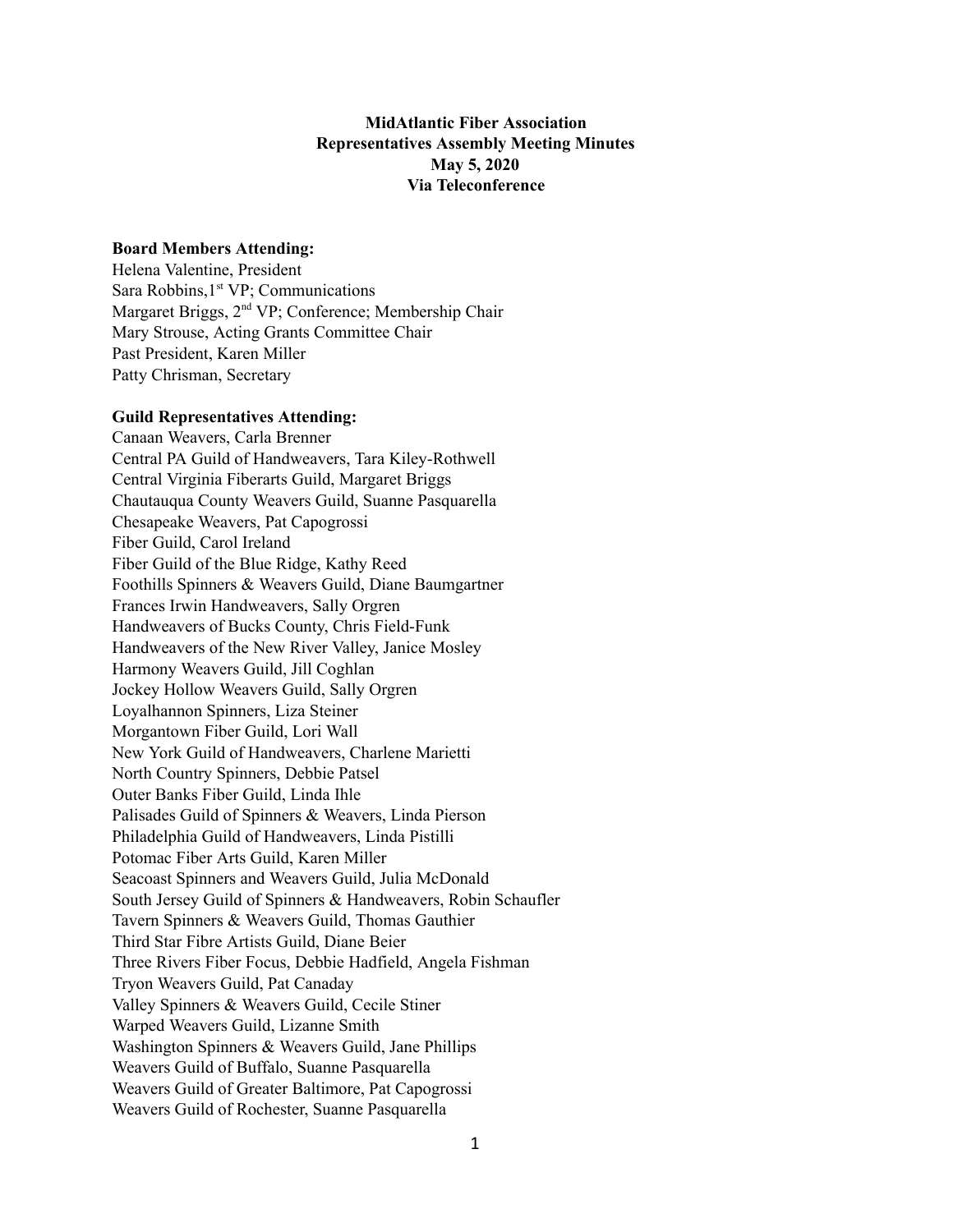Weaver's Roundtable, Barbara Diefenderfer Westfield Weavers Guild, Gretchen Fancher Walk In Arts Center (WIAC) Fiber Guild, Lorraine Felker Williamsburg Spinners & Weavers Guild, Sandy Petty Woodstock Weavers, Carol Wood

### **Welcome**

President Helena Valentine welcomed all, noting the difficult times we are living in, and called the meeting to order at 7:05 pm. Helena described the hard work of the 2021 Conference Committee in whittling down over 130 applications to 40 workshops. Additionally, she noted that we need a new Membership Chair and that the reps should please reach out to the guilds to find volunteers for MAFA.

#### **Minutes**

The minutes of the Reps Meeting teleconference held October 1, 2019, were approved with the following addition—Carol Wood, of Woodstock Weavers, also attended for Southern Tier Fiberarts Guild—not Sunnyside.

### **Motion to approve: Margaret Briggs, Seconded by Debbie Patsel**

**Treasurer's Report** (Marla Campbell) Balance sheet appended to the minutes.

**Communications Report** (First Vice President Sara Robbins) Sara described a new effort to feature guild members in the newsletter and online, beginning with the July/August newsletter. There will be a short bio with photos of their work. This is voluntary and Sara will be sending out a questionnaire to solicit interested guild members.

**2021 Conference Report** (Second Vice President Margaret Briggs) Margaret submitted the following report:

We are proceeding with conference planning, and will continue to monitor whether the coronavirus will have an impact on our event as we get to certain milestones, for example when contracts need to be signed, when registration opens, and when we see how classes are filling. We will be as transparent as we can as the process unfolds.

Workshops have been selected. We are in the middle of the contracting process and will start to announce them this Summer. We had 131 proposals and narrowed them down to 40 workshops in weaving, spinning, dyeing, felting, basketmaking, sewing with handwovens, and pattern drafting.

Vendor invitations will go out July 1st. If you have suggestions for vendors, please email [vendors@mafafiber.org](mailto:vendors@mafafiber.org) with the vendor's name and contact info.

We are still looking for members to join the committee for certain tasks. If you are interested, please email Margaret at [conference@mafafiber.org](mailto:conference@mafafiber.org) to discuss.

There was a question from the reps (Debbie Patsel), and discussion following, regarding language in the contracts for both the venue and the instructors. Considering the current situation with Covid 19, would we be able to cancel if necessary. While the current language of the agreements does not address the virus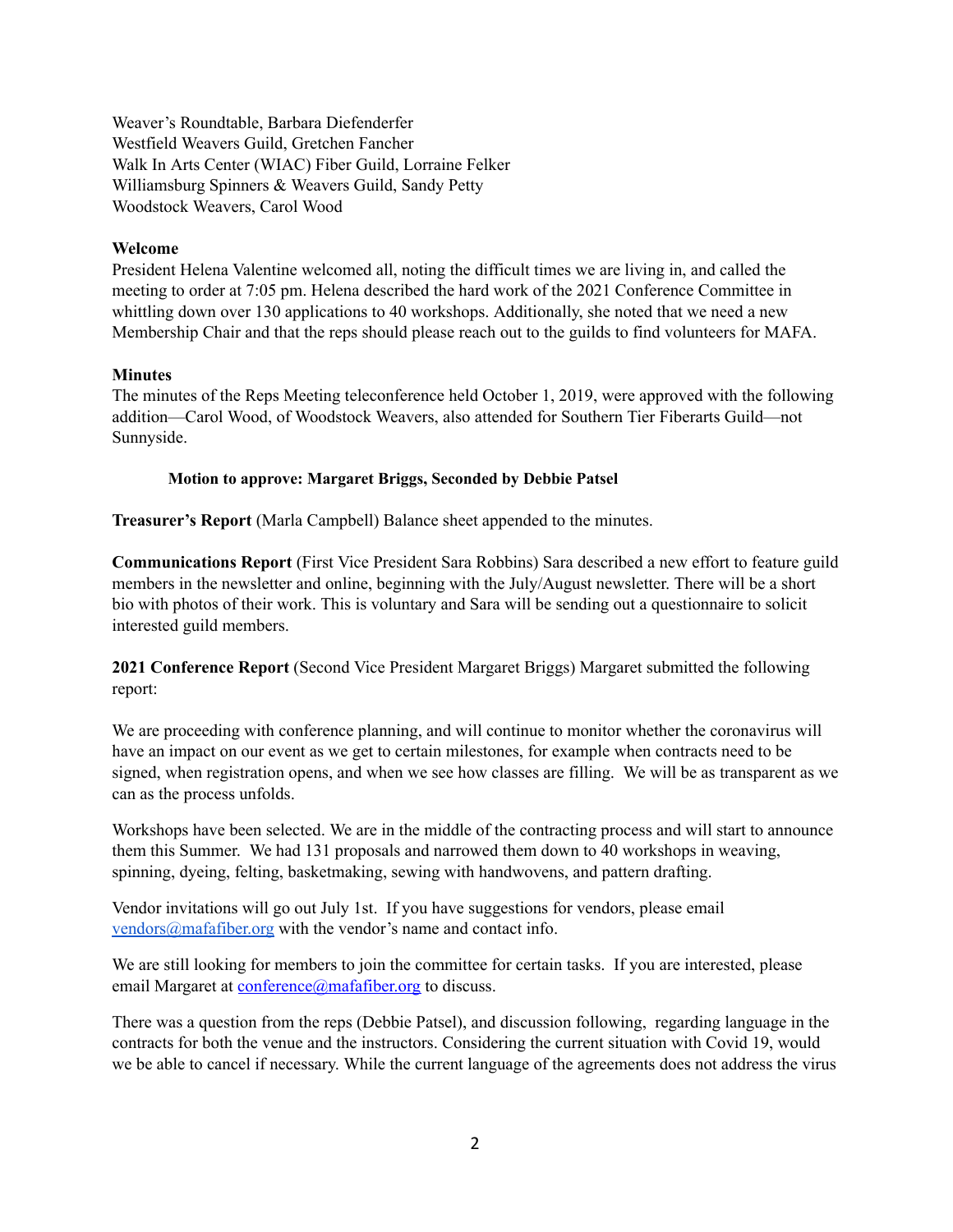specifically, there is language regarding the ability to cancel classes. The Board and the Conference Committee are looking carefully at the contracts.

**Membership Report** (Margaret Briggs) Margaret submitted the following report:

We currently have 52 member guilds, and 104 Associate members. Since our last meeting, we have fixed the website display issue, so all guilds are now displaying properly. We are planning to schedule a roundtable discussion of diversity and inclusiveness issues in guilds at a later date.

Given the extraordinary circumstances we're all in, and the impact on our member guilds, the MAFA board plans to review Guild and Associate dues at our upcoming board meetings, and we may extend the due date for renewals. If there will be a change or reduction in dues, reps will vote on that at our Fall meeting, and dues reminders will go out after we have that resolved. Until that time: **PLEASE DON'T SEND RENEWALS UNTIL WE SEND OUT A RENEWAL NOTICE THIS FALL.**

**Grants/Fellowships Committee Report** (Grants Chair Mary Strouse) Mary noted that we had four applications for 2020 grants and that the Board approved all four for a total of \$7,600 (a record for MAFA). Due to Covid 19 and the current situation of lockdowns etc. , there will be changes needed. Mary has been in discussions with the four grantees and there are three options—Extending the deadlines, declining the grant award and re-applying at a later time, and reducing or reconfiguring the proposed projects. The application period for the 2021 grants will be extended to from early December to January 8, 2021. We typically start to take in applications September 1.

Several members of the Grants Committee will be rotating off soon and we need volunteers to take those spots. We also need to increase geographic diversity—the committee membership is well represented by Maryland, Virginia and Pennsylvania. Physical attendance to the meetings is not required—they are conducted by teleconference. If you are interested and have questions about serving on the committee, contact Mary at  $grants@$  mafafiber.org.

# **Other Business**

Karen Miller, past-President, reported on the 2019 Conference Towel Exchange E-Book, recently linked in the May/June newsletter. It is also linked on the MAFA website under resources/samples and exchanges. Karen also reported on efforts of a committee working to digitize information (drafts, photographs, weaver's notes etc.) from previous MAFA exchanges. Richmond Weavers Guild members are also involved, with the expectation that their guild samples will become part of the collection of viewable, searchable samples on the MAFA website. The hope is that other guilds may choose to add their samples at a later date. For more information contact Karen at [pastpresident@mafafibe.org.](mailto:pastpresident@mafafibe.org)

There were questions from the reps (Sally Orgren) regarding distribution of the e-book and whether there would be restrictions. For instance, can the e-book be shared on guild websites? It was noted that the preference would be to link to the MAFA website. Karen acknowledged that these are all good questions and that the committee and board will review. Additionally it was suggested that the e-book be printed and sold as a fundraiser. It was noted that the intention of the project had not been to raise funds. Following discussion on these topics it was determined that guidelines for use of the E-book are necessary for the guilds.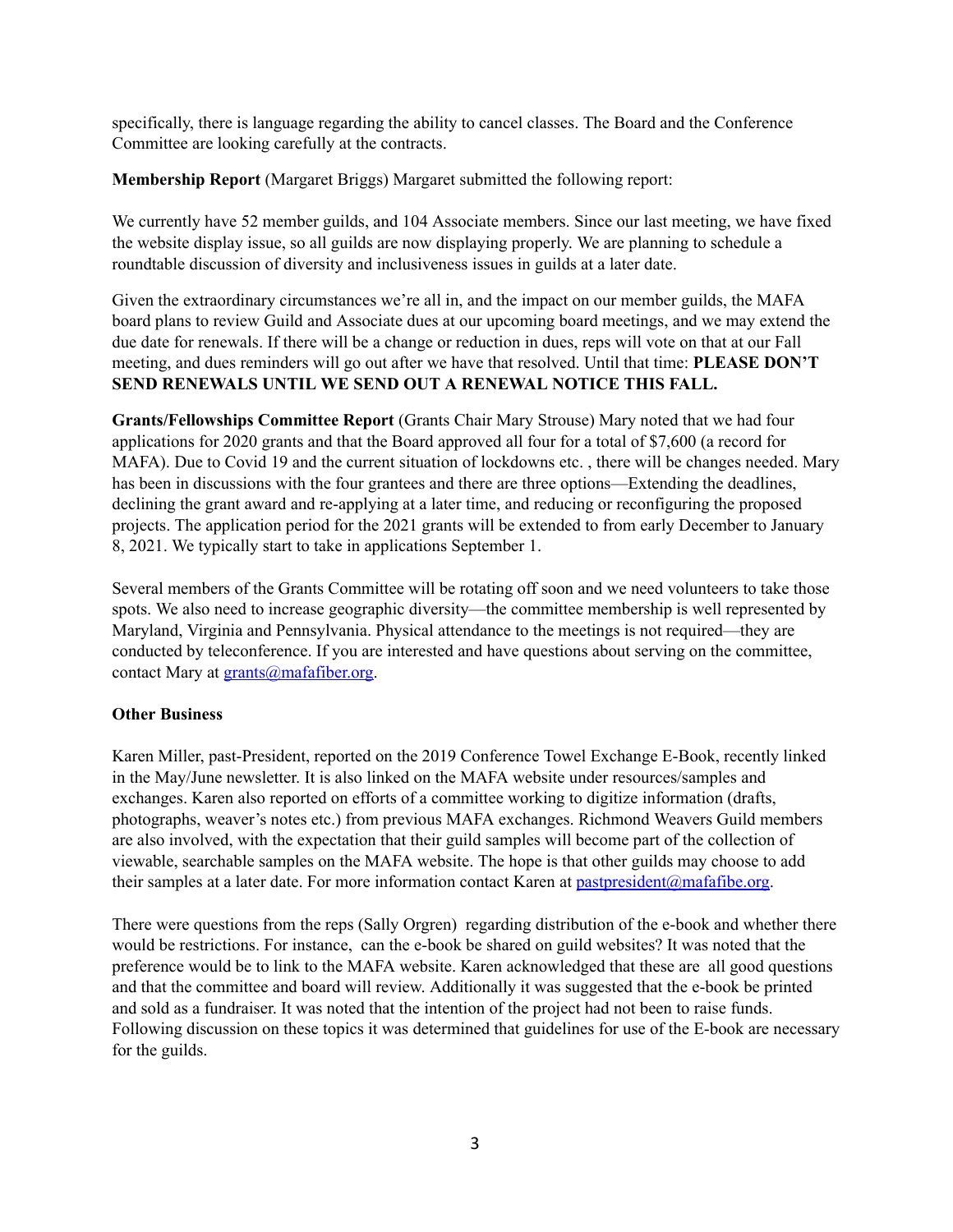Suanne Pasquarella suggested appending the job description for Membership Coordinator and Grants Committee Member to the minutes.

Debbie Patsel (North Country Spinners) expressed interest in the Membership Chair position.

**Adjourn** Upon motion by Carol Ireland; second by Debbie Patsel, the meeting was adjourned at 7:40 pm.

Submitted by Patty Chrisman, Secretary

Attachments: Membership Chair job description; Grants Chair job description, Treasurer's report

The following positions are appointed by the President, in consultation with the other elected officers.

# **Membership Coordinator job description**

**The Membership Coordinator** maintains the list of member guilds and their representatives and officers, as well as the list of associate members. The Coordinator works to increase guild membership in the organization and helps the guilds to communicate with MAFA and with each other, through the newsletter, website initiatives, and other efforts. Being able to help with website updates and content is useful in this position. (This can be taught if the willingness and aptitude is there.)

### **Membership Coordinator**

### **Per the bylaws:**

- The Membership Committee shall consist of a Membership Coordinator appointed by the Board of Directors and such other persons appointed by the Membership Coordinator.
- The Membership Committee shall maintain current membership lists of all member guilds as well as the contact information for Member Guilds, Representatives, Alternate Representatives, Member Guild officers and Associate Members.

# **Specifically, the Membership Coordinator:**

- Sends out to the guilds the call for renewal in August of every even-numbered year.
- Regularly sends a call to the representatives for updates to the reps and officers list (at least every August, and perhaps more frequently)
- Collects updates and sends reminders, as needed.
- Maintains updated list of reps and officers for all the guilds.
- Maintains a list of all the guilds with appropriate information: name, location, when and where it meets, size of guild, email address, website address, and ensures the website is updated with this information
- Coordinates with the Treasurer to ensure correct tracking of dues payments.
- Stores up-to-date information in a location accessible to all board members.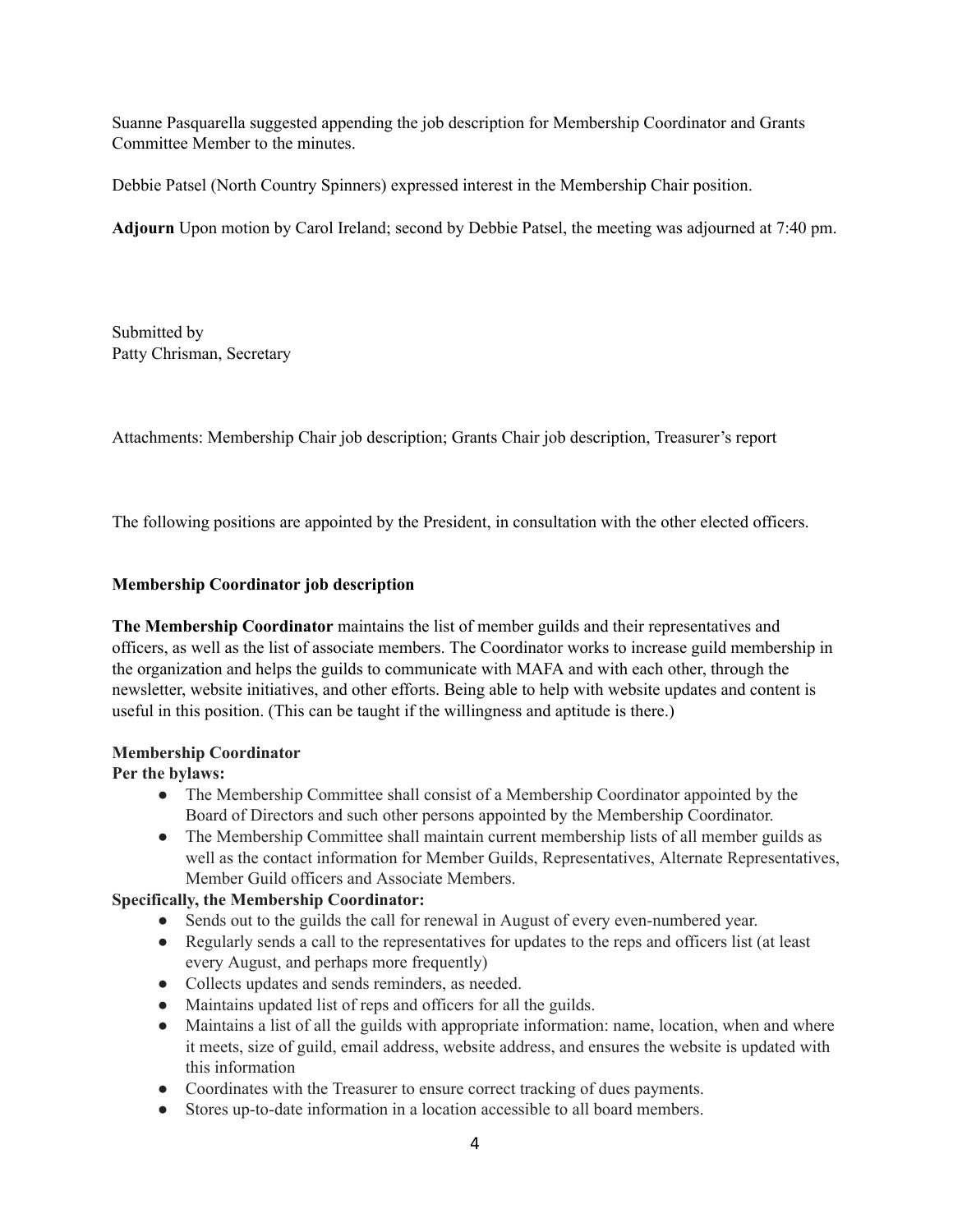### **Recommended skills and qualifications:**

- Computer literacy with spreadsheets and email
- Organized and willing to track down details when necessary

### **Grants and Fellowships Committee**

The Grants and Fellowship Committee (Grants Committee) makes recommendations to the MAFA Board concerning award of annual MAFA Grants, Conference Fellowships, or other award programs the Board may designate, in keeping with budget and policy guidelines enacted by the Board. Awards are made by the MAFA Board on the basis of Committee recommendations.

Members of the Grants Committee are appointed by the MAFA Board to staggered one or two-year terms, with no member serving more than five years. To secure a diversity of experience, and ensure broad representation throughout the MAFA region, the Committee typically consists of 6 to 8 individuals, plus the Chair. The Grants Chair is appointed to the MAFA Board for a maximum of two two-year terms. Ideally, the Grants Chair will have prior experience as a member of the Grants Committee.

The Committee works by consensus, where possible, and otherwise by majority vote. The Committee does not assist applicants with developing their projects. Individual committee members do not participate in matters concerning guilds they belong to and are not eligible for awards administered by the Committee during their term of service.

Any member of a MAFA guild, and any MAFA Associate member, is eligible for the Grants Committee. Self-nominations are welcome. Committee members work collaboratively through email, an annual conference call, and MAFA's project management software. A collegial attitude and past committee work are highly desirable. Experience with non-profit grants or grant-making may also be useful.

For additional information, or to express interest, please email [grants@mafafiber.org.](mailto:grants@mafafiber.org) Please include your current guild membership(s).

# **From the MAFA Operations Manual v1.0: Job Descriptions, Qualifications and Expectations for Members of the Board of Directors**

### **Desired Skills and Qualifications for all Board Members**

- Be a member of a MAFA guild, or be a MAFA Associate member in good standing
- Have attended a MAFA conference and/or served as a MAFA rep
- Held office in a guild or other similar organization
- Be a team player, willing to share knowledge and expertise and to take advice from others
- Be willing to compromise, so that the board can govern by consensus wherever possible
- Be computer literate—with email, word processing, spreadsheets, with a willingness to learn new technical solutions as needed

In addition, all board members are expected to:

- Check email and other project management software regularly and respond within a day or two;
- Be willing to use our project management software (currently Basecamp) to discuss board topics, to track and status actions assigned and to store files;